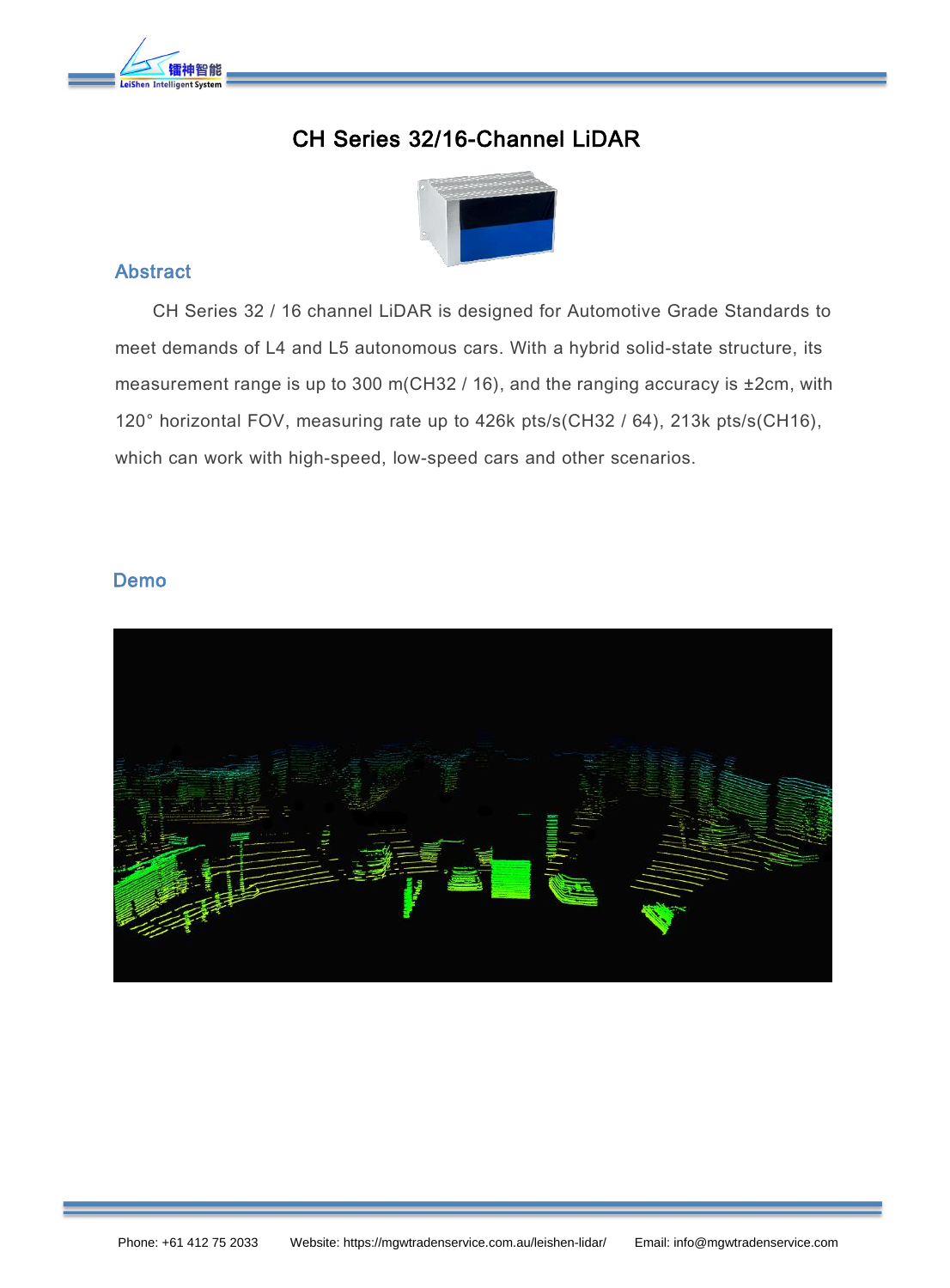

## **Specifications**

| <b>Model</b>                              |                   | <b>CH32</b>                                                                                                | <b>CH16</b>               |
|-------------------------------------------|-------------------|------------------------------------------------------------------------------------------------------------|---------------------------|
| <b>Channel</b>                            |                   | 32                                                                                                         | 16                        |
| <b>Measurement Technique</b>              |                   | Time of Flight (TOF)                                                                                       |                           |
| <b>Wave length</b>                        |                   | 905nm                                                                                                      |                           |
| <b>Laser Classification</b>               |                   | Class 1 Eye-safe / IEC 60825-1:2007 & 2014                                                                 |                           |
| <b>Measurement</b><br>Range<br>(Standard) | <b>Typical</b>    | 100m / 150m / 200m ( Reflectivity 20% )                                                                    |                           |
|                                           | <b>Min</b>        | 90m / 135m / 180m (Reflectivity 20%)                                                                       |                           |
|                                           | <b>Accuracy</b>   | $\pm 2$ cm (0.5m ~ 200m)                                                                                   |                           |
| <b>Measurement</b><br>Range<br>(Enhanced) | <b>Typical</b>    | 200m<br>(Reflectivity 10%) / 300m (Reflectivity 70%)                                                       |                           |
|                                           | <b>Min</b>        | (Reflectivity 10%) / 270m (Reflectivity 70%)<br>180m                                                       |                           |
|                                           | <b>Accuracy</b>   | $±3cm (0.5m \sim 300m)$                                                                                    |                           |
| <b>Data Points Generated</b>              |                   | 426,000 points per second                                                                                  | 213,000 points per second |
| <b>Rotation Rate</b>                      |                   | $5 \sim 20$ Hz                                                                                             |                           |
| <b>Field of View</b><br>(FOV)             | <b>Horizontal</b> | $120^\circ$                                                                                                |                           |
|                                           | <b>Vertical</b>   | $-6.67^{\circ}$ ~ 4.58°                                                                                    | $-4^\circ \sim 2^\circ$   |
| Angular<br><b>Resolution</b>              | <b>Horizontal</b> | 200m: 5Hz: 0.045° / 10Hz: 0.09°/ 20Hz: 0.18°<br>300m: 5Hz: 0.075° / 10Hz: 0.14°/ 20Hz: 0.27°               |                           |
|                                           | <b>Vertical</b>   | Vertical angle resolution between $0 \sim 0.81$ °, minimum 0.09 ° in<br>the middle and a maximum of 0.47 ° |                           |
| <b>Operating Voltage</b>                  |                   | 9V~36VDC                                                                                                   |                           |
| <b>Operating Temperature</b>              |                   | $-40^{\circ}$ C ~ 85 $^{\circ}$ C                                                                          |                           |
| <b>Communication Interface</b>            |                   | 100M Ethernet, PPS                                                                                         |                           |
| <b>Power Consumption</b>                  |                   | 10 W                                                                                                       | 9 W                       |
| <b>Shock Test</b>                         |                   |                                                                                                            | $500m/sec2$ , last11ms    |
| <b>Vibration</b>                          |                   | 5Hz-2000Hz, 3G rms                                                                                         |                           |
| IP                                        |                   | IP 67                                                                                                      |                           |
| Weight                                    |                   | 1.5kg                                                                                                      |                           |
| Dimension (L-W-H)                         |                   | 155 * 107.5 * 90mm                                                                                         |                           |